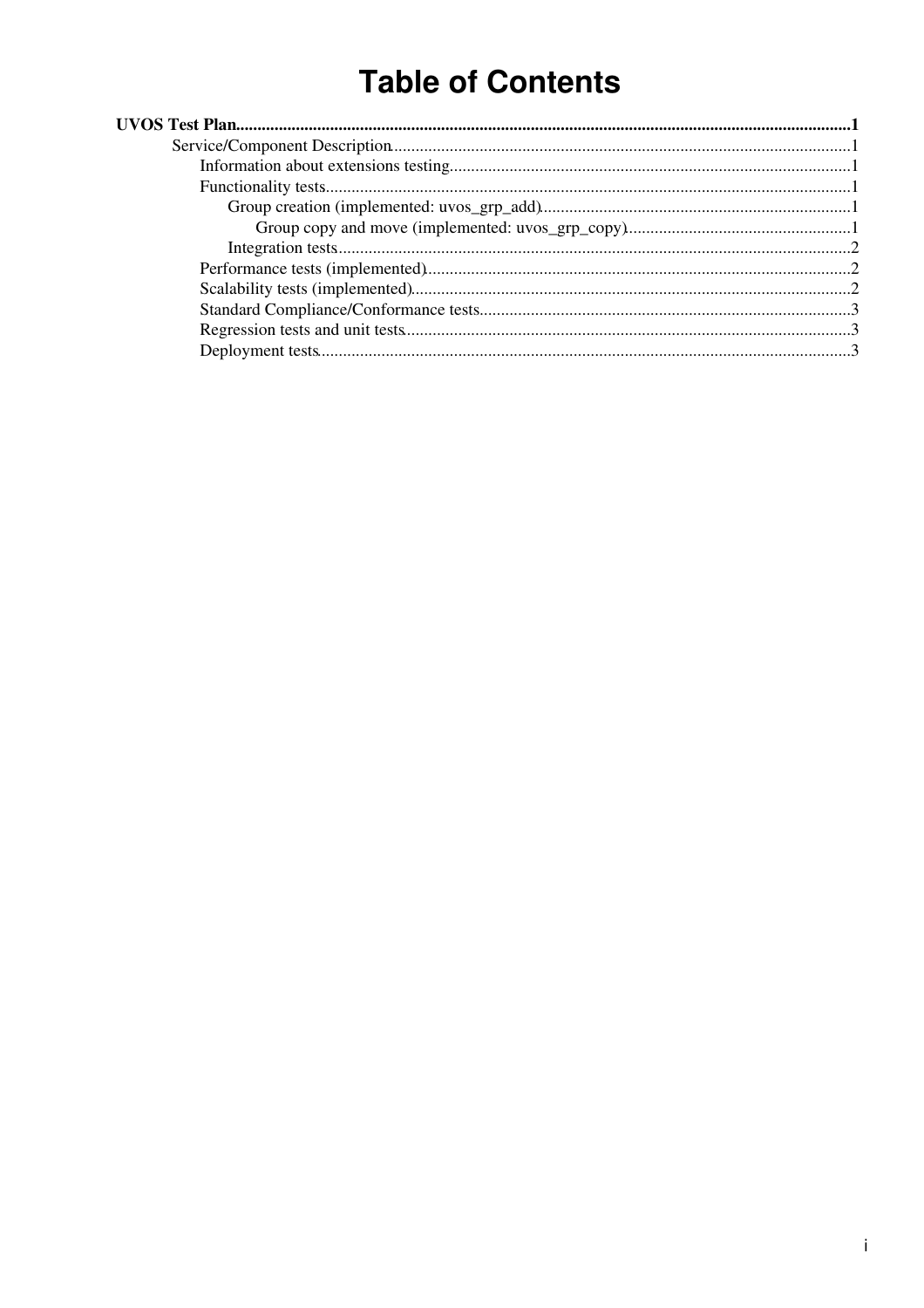# <span id="page-1-0"></span>**UVOS Test Plan**

# <span id="page-1-1"></span>**Service/Component Description**

This test plan covers two main components: UVOS server and UVOS Command Line Client (UVOS CLC). Additionally testing of two extensions of the UVOS server is also included here: UVOS web applications and UVOS web authentication. All components use UVOS common library which is not installed/distributed separately.

UVOS server description is available in [UVOS Service Reference Card.](https://twiki.cern.ch/twiki/bin/view/EMI/UNICOREuvosSRC)

UVOS CLC is a command line utility which allows for invoking all operations offered by the server. UVOS CLC can work in interactive mode or using command line parameters.

UVOS server is typically deployed as a grid or VO central server, serving multiple sites. UVOS CLC is installed on any machine which has access to the server machine (e.g. administrator's computer).

The components' versions corresponding to this plan are:

- UVOS server: 1.4.1
- UVOS client: 1.4.1
- UVOS web-authn: 1.5.0
- UVOS web-application: 1.5.0

## <span id="page-1-2"></span>**Information about extensions testing**

UVOS server extensions are currently not tested automatically. This is due to fact that those are web applications, providing mostly WWW UI. To guarantee high quality we plan to:

- Develop an automated functional test for web authentication module. As the module has hardly any Java code inside, such a test should eliminate need for unit tests of this component.
- Prepare a procedure to manually test web registration module. It is possible (but unlikely) that some unit or other automated tests will be provided too. The procedure will be used to manually check if the interface is working correctly for all the important possible usage flows.

## <span id="page-1-3"></span>**Functionality tests**

### **[TO BE DONE - Add remaining cases, the current list is complete only for the initial release in EMI-1.]**

#### <span id="page-1-4"></span>**Group creation (implemented: uvos\_grp\_add)**

Test adding a group to the root and as a subgroup. Addition of existing group must do nothing. Newly added groups must be listed in getGroupContent() output.

#### <span id="page-1-5"></span>**Group copy and move (implemented: uvos\_grp\_copy)**

Test coping and moving a group. Copied/moved groups must be listed in getGroupContent() output. Moved group must disappear from the old parent. Copied group must stay in the original location too.

#### **Remove group (implemented: uvos\_grp\_del)**

Test removing a group. Removed group must not be included in the getGroupContent() output performed on the parent group. The test must be performed on an empty group and on non empty group with recursive argument set to true. Removal of non-empty group without recursion turned on must fail.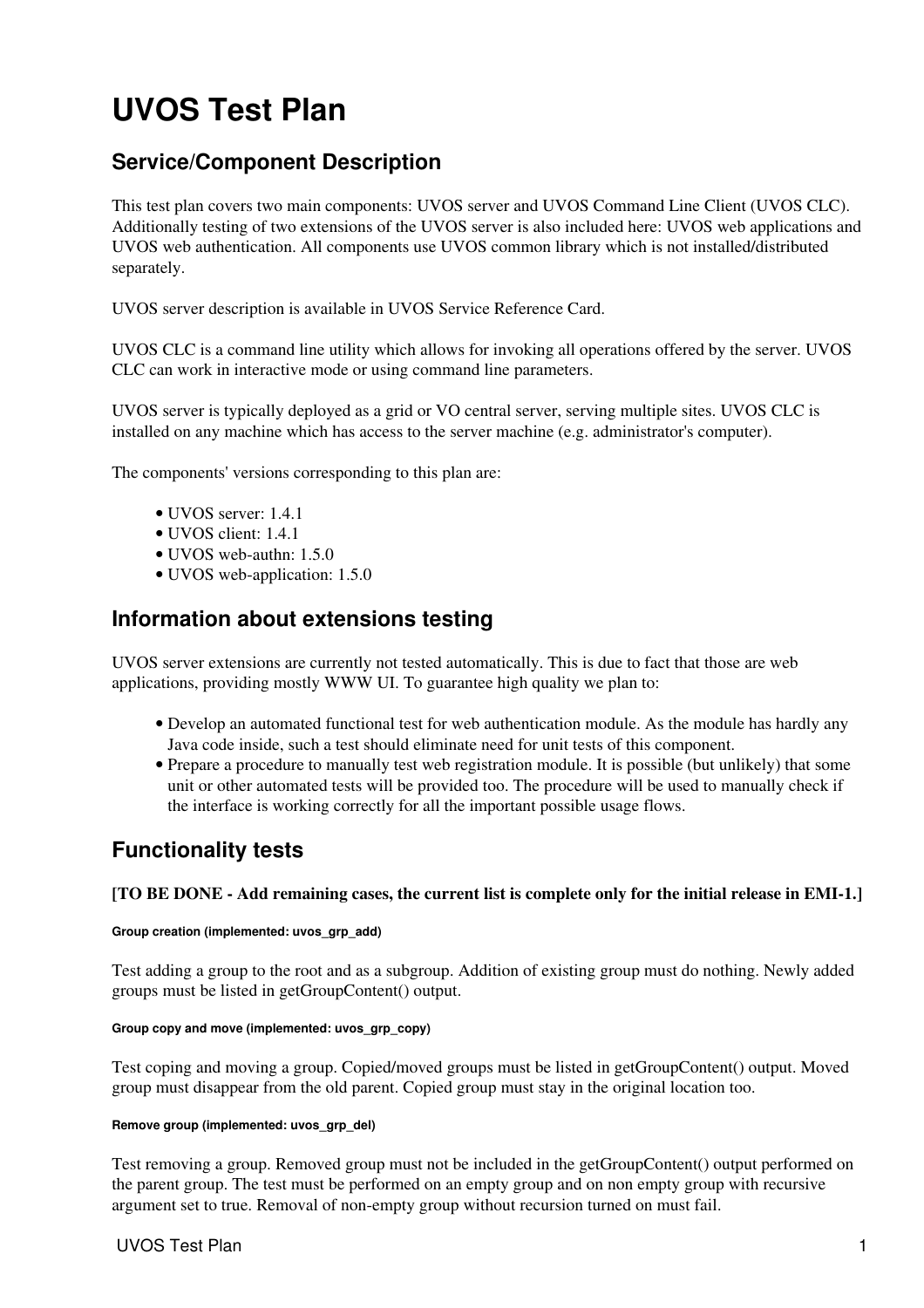### <span id="page-2-0"></span>**Integration tests**

#### **TBD - describe tests from uvos-clc**

## <span id="page-2-1"></span>**Performance tests (implemented)**

Compute operations per second for the following cases. Passing thresholds are provided in brackets generally higher expectations for the (more commonly used) read operations are given. Tests are assumed to be performed on a decent workstation.

- 1. IDENTITY CREATION [min 100 ops/s]
- 2. GROUP CREATION [min 100 ops/s]
- 3. NESTED GROUP CREATION [min 50 ops/s]
- 4. ADD TO GROUP [min 100 ops/s]
- 5. ADD GLOBAL ATTR [min 100 ops/s]
- 6. ADD GROUP ATTR [min 100 ops/s]
- 7. ADD ID@GROUP ATTR [min 100 ops/s]
- 8. UPDATE GLOBAL ATTR [min 100 ops/s]
- 9. UPDATE GROUP ATTR [min 100 ops/s]
- 10. UPDATE ID@GROUP ATTR [min 100 ops/s]
- 11. GET ALL IDENTITIES [min 100 ops/s]
- 12. GET ALL IDENTITY'S IMPLIED GROUPS [min 200 ops/s]
- 13. GET ALL IDENTITY'S DIRECT GROUPS [min 200 ops/s]
- 14. GET ALL IDENTITY'S ATTRIBUTES (true, true, true) [min 200 ops/s]
- 15. GET ALL IDENTITY'S ATTRIBUTES (true, true, false) [min 200 ops/s]
- 16. GET ALL IDENTITY'S ATTRIBUTES (true, false, false) [min 200 ops/s]
- 17. GET IDENTITY'S GLOBAL ATTRIBUTES [min 200 ops/s]
- 18. GET IDENTITY'S ATTRIBUTES@GROUP (true, true, true) [min 200 ops/s]
- 19. GET GROUP CONTENTS with at least 10 entries in each group [min 200 ops/s]
- 20. REMOVE FROM GROUP [min 100 ops/s]
- 21. NESTED GROUP REMOVAL with groups containing 100 levels-deep structure [min 10 ops/s]
- 22. IDENTITIY REMOVAL [min 100 ops/s]

## <span id="page-2-2"></span>**Scalability tests (implemented)**

For 20 seconds run in parallel loops with the following operations. There should be no error reported. Memory consumption must be monitored: no more then 10MB increase in total memory usage may be observed (this is allowed as server can cache some information).

- 1. check for membership
- 2. get all identity's groups
- 3. get all identity's attributes
- 4. get all equivalent identities
- 5. get group contents
- 6. get all identities
- 7. add identity to a group; remove it
- 8. add two hierarchical groups; add a member to the child group; remove the parent group
- 9. add two scoped attributes; update value of one; remove them
- 10. add three identities equivalent to existing ones; remove them
- 11. add two groups; remove them
- 12. add 10 identities; add them to an existing group; remove them
- 13. add identity; remove it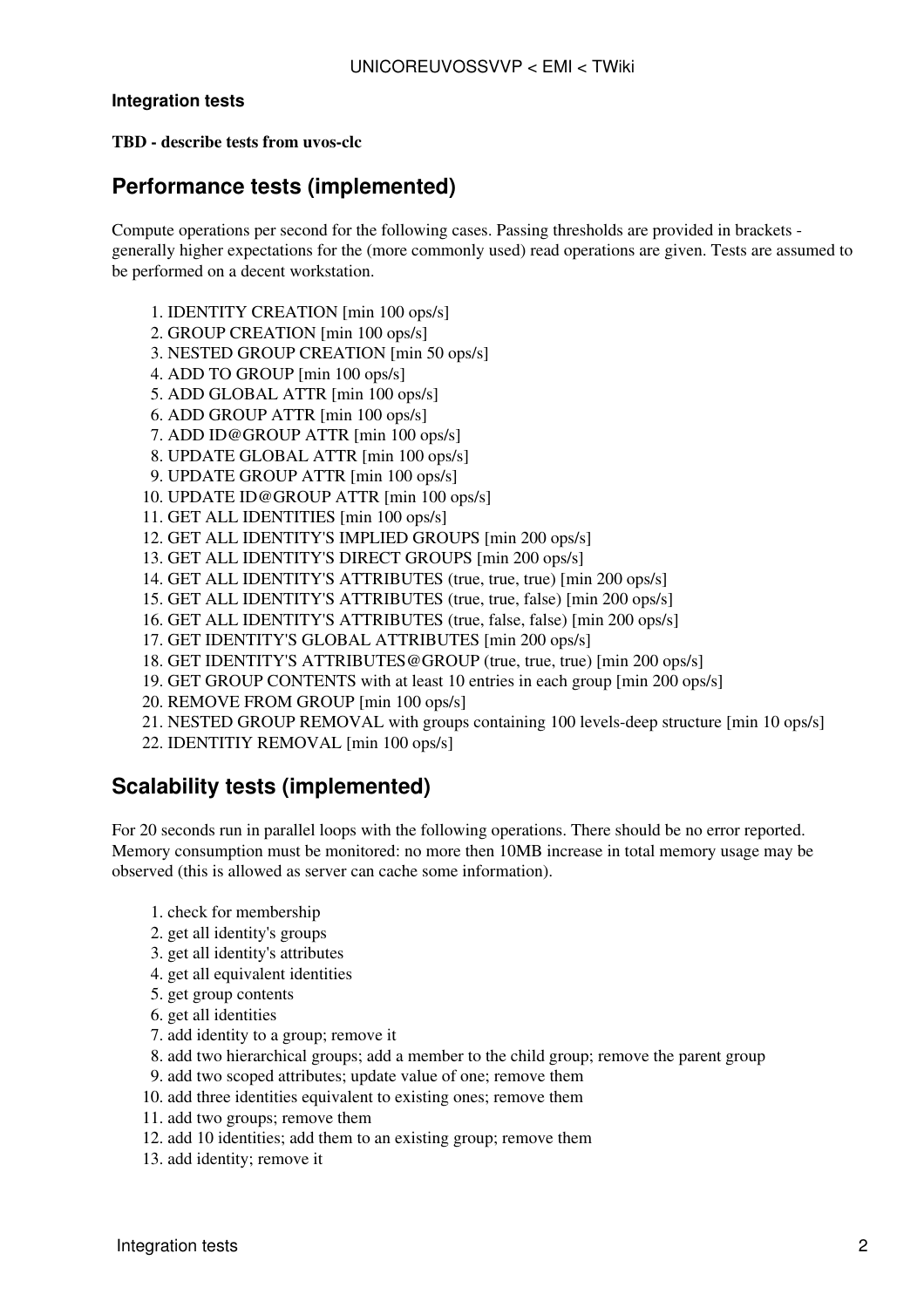## <span id="page-3-0"></span>**Standard Compliance/Conformance tests**

## **TBD**

## <span id="page-3-1"></span>**Regression tests and unit tests**

Unit tests coverage must be included in the test report. All bugs reported should have an automated regression test attached if it is possible. Otherwise manual bug checking procedure should be added to this section. Note that this applies to bugs reported from the 1.11.2010.

Bugs that will not get a regression test:

• #3020090. Fix was a change in architecture: now security context is not handled manually by implementation but it is stored as a thread-local data.

Regression tests to be performed manually:

 $\bullet$  N/A

## <span id="page-3-2"></span>**Deployment tests**

- 1. Install both the server and the client from the binary packages.
- 2. Create a keystore that will be used as a server's keystore and truststore. Make sure that this keystore file is readable by the user unicore.
- 3. In the file /etc/unicore/uvos-server/uvosServer.conf configure the following properties to use the keystore created in the previous step:
	- 1. uvos.server.keystore
	- 2. uvos.server.keystoreType
	- 3. uvos.server.keystorePasswd
	- 4. uvos.server.keystoreAlias
	- 5. uvos.server.keyPasswd
	- 6. uvos.server.https.truststore
	- 7. uvos.server.https.truststorePasswd
	- 8. uvos.server.https.truststoreType
- 4. Initialize UVOS server database using unicore-uvos-server-initdb command (no-arg), run as user unicore.
- 5. Start service using system init script by root.
- 6. There should be no errors/warnings in the log file.
- 7. Server's process uid should be 'unicore'.
- 8. In the file /etc/unicore/uvos-clc/uvosClient.conf set the following properties to use the same keystore and settings as the server:
	- 1. keystore
	- 2. keystoreType
	- 3. keystorePasswd
	- 4. keystoreAlias
	- 5. keyPasswd
	- 6. truststore
	- 7. truststorePasswd
	- 8. truststoreType
- A request to list all known identity types must be performed using the command line client. The result 9. should contain three types.
- 10. There should be no errors/warnings in the server's log file and on client's console.
- 11. Stop the server.
- 12. Install extensions using binary packages: uvos-webauth and uvos-webapp.